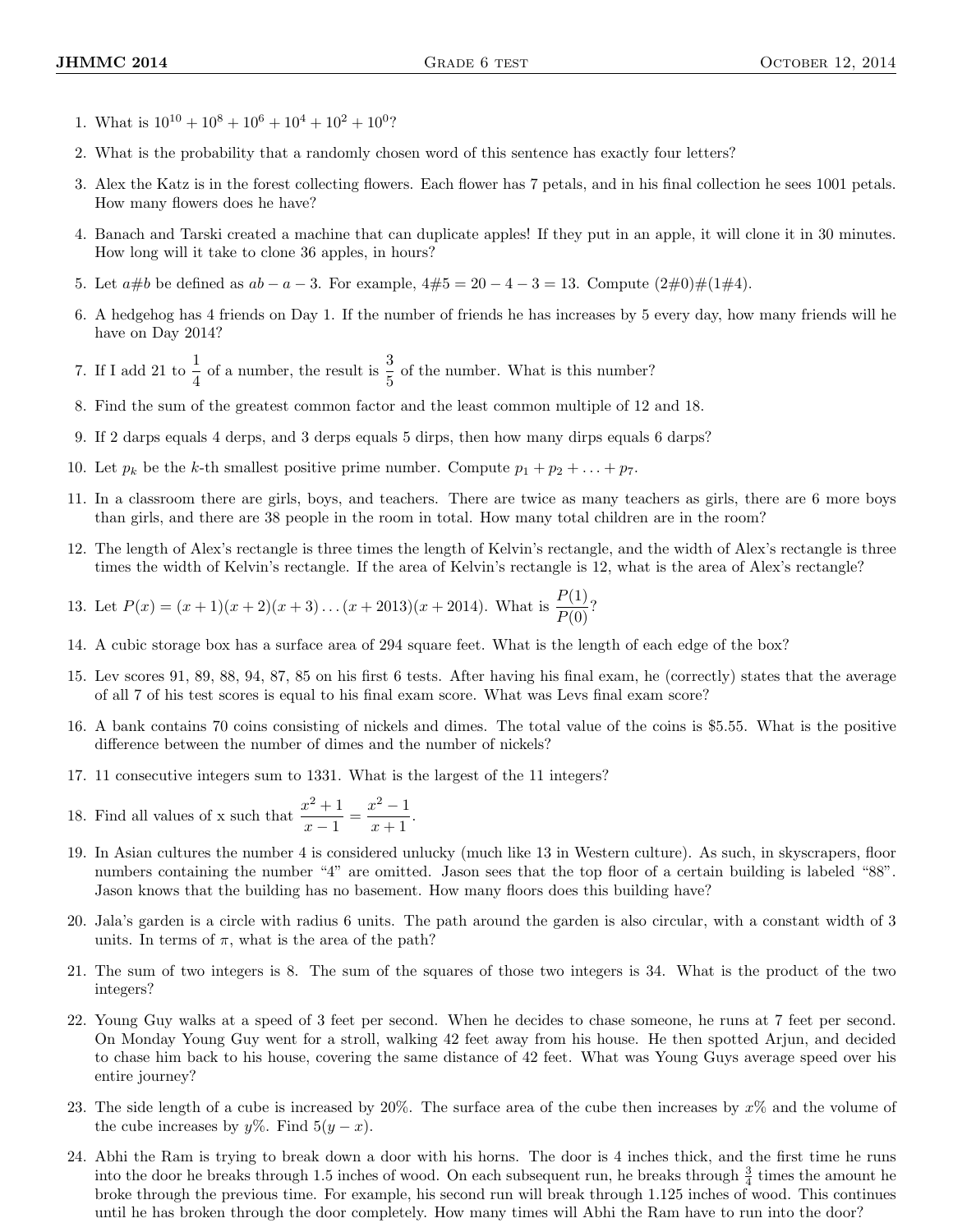- 25. Kelvin the Frog and Alex the Kat play a game. They alternate rolling a standard 6-sided die, and win if they roll either an even number or a number that was previously rolled. If Kelvin the Frog goes first, what is the probability that Alex the Kat wins?
- 26. For how many positive integer values of x is  $4^x 1$  prime?
- 27. Alex the Kat has written x problems for a math contest. He observes that if he submits another x problems, he will have written half of the total number of problems. What fraction of the problems has he written now?
- 28. A cube has integer side length greater than one, and the numerical volume of the cube is equal to the numerical area of a square with integer side length. What is the minimum possible volume of the cube?
- 29. If a triangle has three altitudes of lengths 6, 6, and 6, what is its perimeter?
- 30. Points  $D, E, F$ , and G lie outside unit square ABCD such that ADB, BEC, CFD, and DGA are all equilateral triangles. Find the area of square DEFG.
- 31. Sunay is training to make MOP. Currently he will score a 0 on the AMC, the AIME, and the USAMO. He can expend 3 units of effort to gain 6 points on the AMC, 7 units of effort to gain 10 points on the AIME, and 10 units of effort to gain 1 point on the USAMO. He will need to get at least 200 points on the AMC and AIME combined and get at least 21 points on the USAMO to make MOP. What is the minimum amount of effort he can expend to make MOP?
- 32. Young Guy likes to make friends with numbers, so he calls a number "friendly" if the sum of its digits is equal to the product of its digits. How many 3 digit friendly numbers are there?
- 33. Andy, Brittany, Christina, Daniel, and Evan are all in a line. How many ways can they stand so that the two girls are not next to each other?
- 34. If x is a positive integer such that  $x^2 = 2^{64}$ , y is a number such that  $x^x = 2^y$ , and z is a number such that  $y = 2^z$ , compute z.
- 35. An isosceles triangle has side lengths  $x 4$ ,  $2x 9$ , and  $3x 15$ . Find the sum of all possible values of x.
- 36. There are 3 values of x such that the mean and median of the numbers  $2, 4, 7, 11$ , and x are equal. Find the sum of these 3 values.
- 37. A regular polygon is inscribed in a circle. The circle has an area of  $16\pi$  units and each side of the polygon has a length of 4 units. How many sides does the inscribed polygon have?
- 38. A bus can hold 60 passengers. One person is picked up at the first stop, 2 people are picked up at the second stop, 3 people are picked up at the third stop, and so on. Every three stops (i.e. at the third stop, the sixth stop, etc.), 2 people get off the bus. How many stops will it take for the bus to become full?
- 39. Compute  $102^4 8 \cdot 102^3 + 24 \cdot 102^2 32 \cdot 102 + 16$ .
- 40. What is the smallest positive integer with exactly 7 factors?
- 41. Find the product of all values of x satisfying  $(x+4)^{3x+1} = 1$ .
- 42. Three unit circles are each externally tangent to each other. Find the area of the smallest equilateral triangle that contains each of these three circles.
- 43. The pages of a book are numbered in order starting with zero. If exactly 2014 digits were printed, how many pages are in the book?
- 44. Let  $a_0 = 1$  and  $a_n = \sqrt{(n+2)a_{n-1}+1}$  for  $n \ge 1$ . Find  $a_{2014}$ .
- 45. Kelvin the Frog and Zack the Orangutan stand on opposite corners of a square of side length 1. They both have poor vision and can only see things within 1 unit of themselves. AJ the Denace the Mennis randomly throws a stone into the square. What is the probability that both Kelvin and Zack can see the stone?
- 46. A right triangle has one side length of length 15, and one of the other two side lengths is twice the other. What is the product of all possible values for the smallest side length of the triangle?
- 47. Zack picks a positive integer k. Stier then adds all the numbers from 1 to k, including k. He then realizes that this sum is divisible by 24. What's the smallest value of  $k$  Zack could have chosen?
- 48. Four distinct positive integers a, b, c, d satisfy the equations  $a + b + c + d = 11$  and  $ab + cd = 11$ . Compute the product of all four integers.